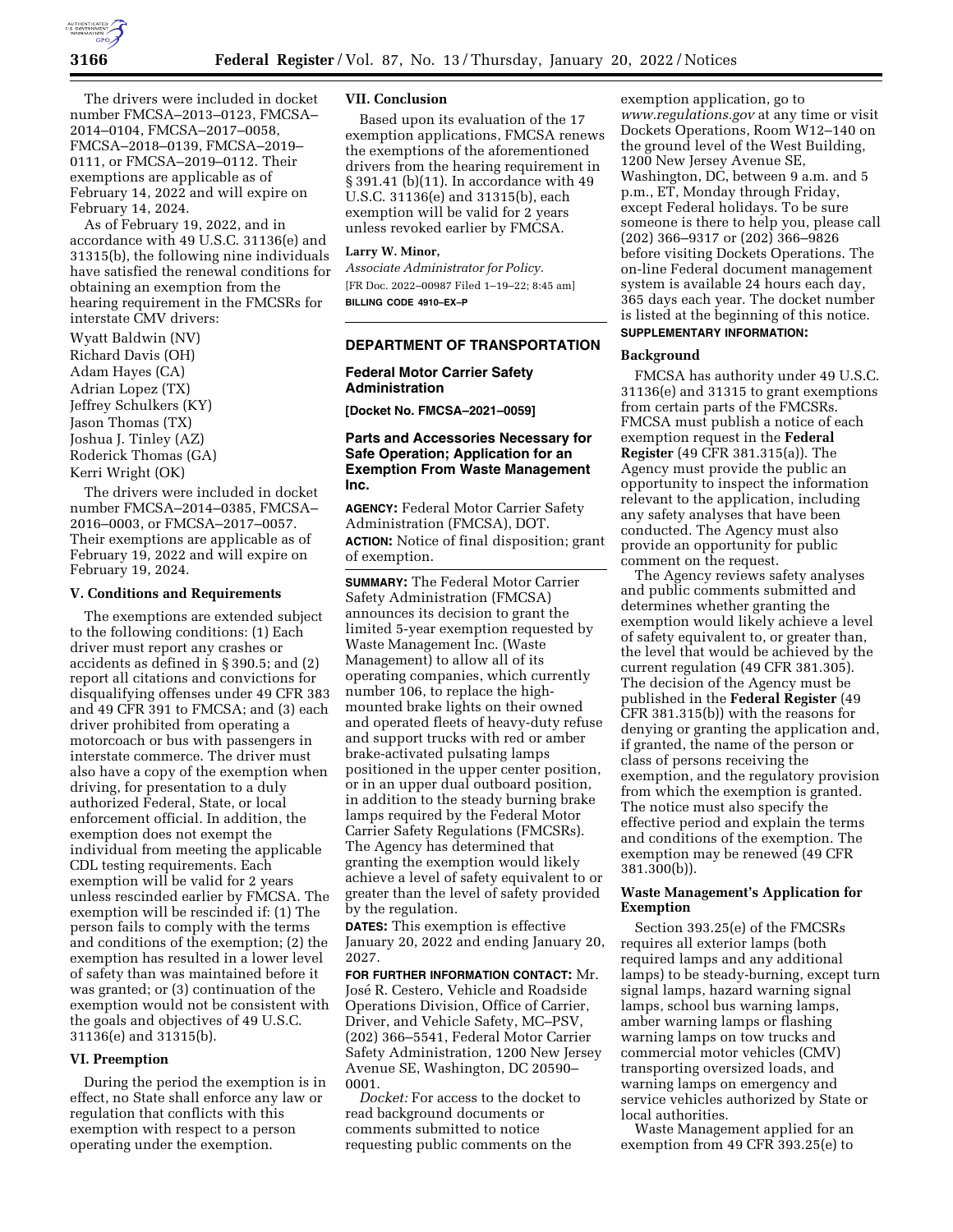allow all of its operating companies, which currently number 106, to replace the rear high-mounted brake lights with red or amber brake-activated pulsating lamps positioned in the upper center position, or in an upper dual outboard position, in addition to the steady burning brake lamps required by the FMCSRs.

A copy of the application is included in the docket referenced at the beginning of this notice.

Waste Management contended that the addition of brake-activated pulsating lamps would improve safety and stated that research shows that pulsating brake lamps installed improve visibility and prevent rear end accidents. Waste Management noted that FMCSA has previously granted similar, but not identical, temporary exemptions to the National Tank Truck Carriers Inc. (NTTC), (85 FR 63643), Grote Industries, LLC. (Grote), (85 FR 78918). Inc. (Grote), and Groendyke Transport Inc. (Groendyke) (84 FR 17910).

Waste Management included in the application several studies conducted by the National Highway Traffic Safety Administration (NHTSA), another agency in the U.S. Department of Transportation, on the issues of rear-end crashes, distracted driving, and braking signals. Waste Management stated that the addition of brake-activated pulsating lamp(s) will not have an adverse impact on safety, and that adherence to the terms and conditions of the exemption would likely achieve a level of safety equivalent to or greater than the level of safety achieved without the exemption.

#### **Comments**

FMCSA published a notice of the application in the **Federal Register** on June 3, 2021 and asked for public comment (86 FR 29876). The Agency received comments from the Transportation Safety Equipment Institute (TSEI), the National Truck Equipment Association (NTEA), the Florida Highway Patrol-Bureau of Commercial Vehicle Enforcement (FHP), the Commercial Vehicle Safety Alliance (CVSA), the National Waste Recycling Association (NWRA), and from 18 other stakeholders and individuals. Twenty of the 23 comments favored the exemption application.

NWRA and TSEI supported granting the application. CVSA supported the use of amber brake-activated warning lamps, but was opposed to the use of red brake-activated pulsating warning lamps. Florida Highway Patrol expressed concern regarding the use of red brake-activated pulsating warning lamps because traffic approaching from the rear might confuse the flashing red lights with law enforcement vehicles.

NWRA supports the Waste Management application, noting that the 2019 Bureau of Labor Statistics Census of Fatal Injuries classified 40 of the 70 fatal incidents for waste and remediation services as transportation incidents. NWRA also provided research data from a report<sup>1</sup> noting that flashing brake systems and flashing hazard systems reduced drivers' brake response times by 0.14–0.62 seconds, and 0.03–0.95 seconds respectively, while flashing amber lamps reduced drivers' brake response times by 0.11 seconds on average compared with red lamps. NWRA noted that the requested exemption should not only improve the safety for Waste Management's workers, but also improve the overall safety of the motoring public.

TSEI acknowledged the safety benefits of brake-activated warning lamps when used in conjunction with steady burning red brake lamps and identified its support of previous exemption requests for Groendyke, NTTC, and Grote. TSEI stated that it does not believe the Agency should grant the temporary exemption to Waste Management to allow brake-activated required lamps to pulsate without a thorough consideration of safety data and research with the aim of setting standards to ensure consistency across all vehicles equipped with such lamps.

NTEA expressed concern that some NTEA members are manufacturers and alterers of motor vehicles that receive requests from commercial motor vehicle fleets to install brake-activated pulsating warning lamps on certain new vehicles they construct or modify. As manufacturers of new motor vehicles, NTEA members are required to certify these vehicles to applicable NHTSA Federal Motor Vehicle Safety Standards (FMVSS). NTEA noted that FMCSA does not have the authority to exempt manufacturers of commercial motor vehicles from their obligation to certify compliance with affected FMVSS. NTEA noted that FMCSA temporary exemptions for brake-activated warning lamps are narrowly restricted to motor carriers making the exempted modification to their own vehicles.

CVSA stated that the Agency should allow motor carriers to equip commercial motor vehicles with amber brake-activated pulsating lights, but is opposed to red brake-activated pulsating lights. CVSA and FHP noted that pulsating red lights are typically associated with law enforcement or

emergency vehicles. Allowing red pulsating lamps on the rear of commercial motor vehicles may negatively impact the driving public's recognition and response to emergency vehicles. Further, many States have laws prohibiting nonemergency vehicles from having pulsating red lights.

Eighteen stakeholders and individuals submitted comments in support of granting the exemption. These commenters believe that any technology that has been shown to reduce rear end crashes should be allowed and cited various benefits of brake-activated pulsating lamps, including (1) enhanced awareness that the vehicle is making a stop, especially at railroad crossings, and (2) increased visibility in severe weather conditions.

# **FMCSA Decision**

The FMCSA has evaluated the Waste Management exemption application and the comments received. The Agency believes that granting the temporary exemption to allow its operating companies to replace the high-mounted brake lights on their owned and operated fleets of heavy-duty refuse and support trucks with red or amber brakeactivated pulsating lamps positioned in the upper center position, or in an upper dual outboard position, in addition to the steady burning brake lamps required by the Federal Motor Carrier Safety Regulations (FMCSRs), will likely provide a level of safety that is equivalent to, or greater than, the level of safety achieved without the exemption.

Rear-end crashes generally account for approximately 30 percent of all crashes. These types of crashes often result from a failure to respond (or delays in responding) to a stopped or decelerating lead vehicle. Data between 2010 and 2016 show that large trucks are consistently three times more likely than other vehicles to be struck in the rear in two-vehicle fatal crashes.2 3

Both FMCSA and NHTSA have conducted research regarding alternative rear signaling systems to address rear-end crashes. FMCSA has conducted research and development of an Enhanced Rear Signaling (ERS)

<sup>1</sup>*[https://journals.sagepub.com/doi/full/10.1155/](https://journals.sagepub.com/doi/full/10.1155/2014/792670)  [2014/792670.](https://journals.sagepub.com/doi/full/10.1155/2014/792670)* 

<sup>2</sup>U.S. Department of Transportation, National Highway Traffic Safety Administration (2012), Traffic Safety Facts—2010 Data; Large Trucks, Report No. DOT HS 811 628, Washington, DC (June 2012).

<sup>3</sup>U.S. Department of Transportation, National Highway Traffic Safety Administration (2018), Traffic Safety Facts—2016 Data; Large Trucks, Report No. DOT HS 812 497, Washington, DC (May 2018).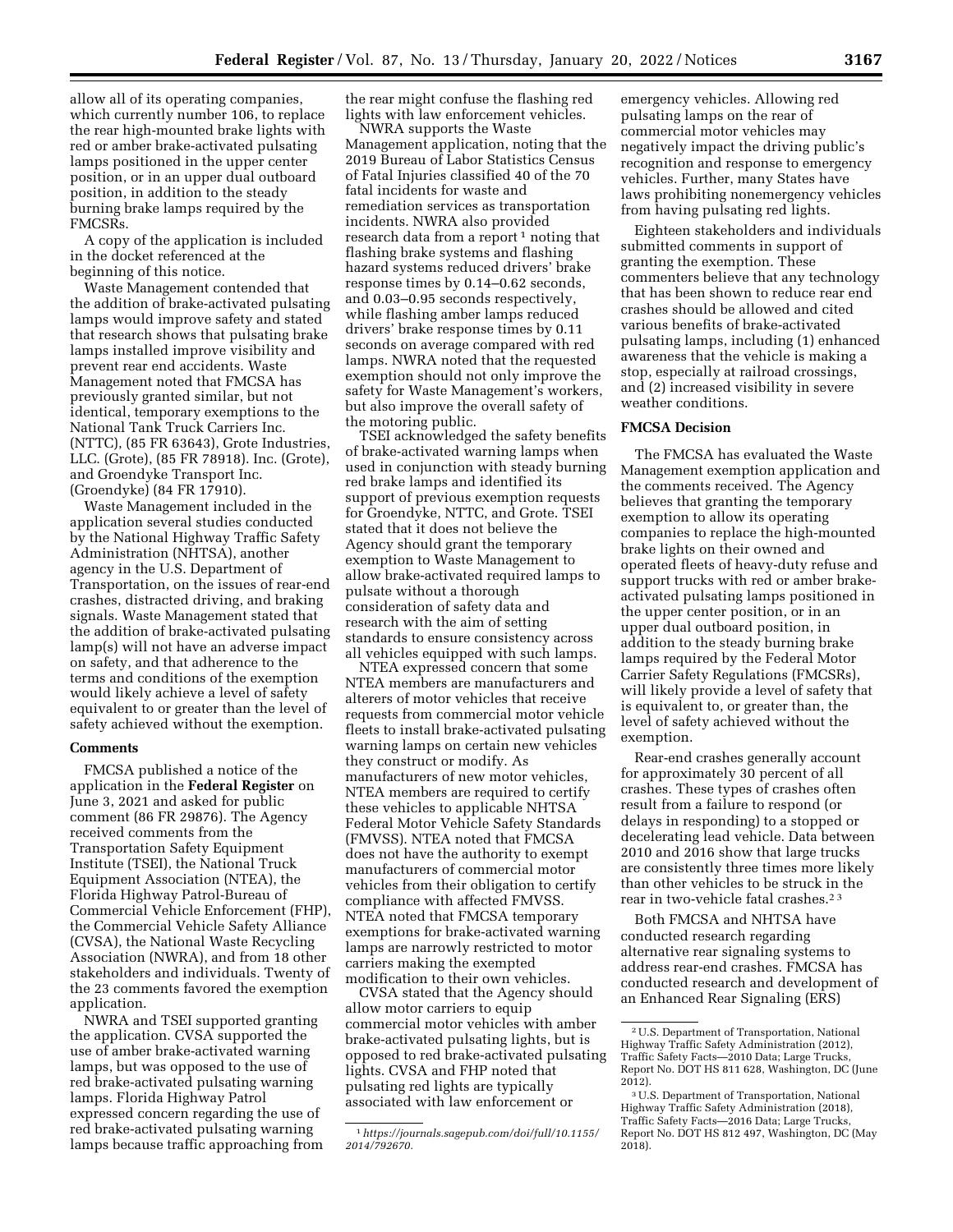system for CMVs.<sup>4</sup> The study noted that, while brake lights are activated only with the service brakes, and the visual warning is provided only during conditions when the lead vehicle is decelerating using its braking system, brake lights are not activated during other conditions when rear-end collisions can occur (*e.g.,* when the CMV is (1) stopped along the roadway or in traffic, (2) traveling slower, or (3) decelerating using an engine retarder). Because of the limitations of the existing brake system described above, along with issues relating to visual distraction, the study examined ways for CMVs to detect rear-end crash threats and to provide drivers of following vehicles a supplemental visual warning—located on the lead vehicle, and in addition to the current brake lights—so followingvehicle drivers can quickly recognize impending collision threats.

During Phase I of this effort, researchers performed crash database analyses to determine causal factors of rear-end collisions and to identify potential countermeasures. Phase II continued through prototype development based on recommendations from Phase I. During Phase II field testing, potential benefits of using such countermeasures were realized. During Phase III, a multiphased approach was executed to design, develop, and test multiple types of countermeasures on a controlled test track and on public highways. Phase III yielded positive results for a rearwarning prototype system comprising 12 light-emitting diode (LED) units that would flash at 5 Hz to provide a visual warning to the following-vehicle drivers indicating that, with continued closing rate and distance, a collision will occur with the lead vehicle. Finally, the prototype system was further developed and refined to include modification of the system into a unit designed for simple CMV installation, collisionwarning activation refinements, and rear-lighting brightness adjustments for nighttime conditions. Formal closed test-track and real-world testing were then performed to determine the ERS system collision-warning activation performance.

While the efforts described above demonstrated a promising system for follow-on research, FMCSA ultimately decided not to pursue formal field operational testing of the prototype system because of concerns relating to

(1) the cost to implement the ERS system as configured, and (2) fleets' willingness to invest in the technology, given the cost of the system. Nonetheless, the preliminary research showed that the ERS system performed well at detecting and signaling rear-end crash threats and drawing the gaze of following-vehicle drivers to the forward roadway which, if implemented, could potentially reduce the number and frequency of rear-end crashes into CMVs.

Separately, NHTSA has performed a series of research studies intended to develop and evaluate rear-signaling applications designed to reduce the frequency and severity of rear-end crashes via enhancements to rear-brake lighting by redirecting drivers' visual attention to the forward roadway (for cases involving a distracted driver), and/or increasing the saliency or meaningfulness of the brake signal (for inattentive drivers).5 6

Initially, the study quantified the attention-getting capability and discomfort glare of a set of candidate rear brake lighting configurations, using driver judgments, as well as eyedrawing metrics. This study served to narrow the set of candidate lighting configurations to those that would most likely be carried forward for additional on-road study. Both look-up (eyedrawing) data and interview data supported the hypothesis that simultaneous flashing of all rear lighting combined with increased brightness would be effective in redirecting the driver's eyes to the lead vehicle when the driver is looking away with tasks that involve visual load.

Subsequently, the study quantified the attention-getting capability of a set of candidate rear brake lighting configurations, including proposed approaches from automotive companies. This study was conducted to provide data for use in a simulation model to assess the effectiveness and safety benefits of enhanced rear brake light countermeasures. Among other things, this research demonstrated that flashing all lights simultaneously or alternately flashing is a promising signal for use in

enhanced brake light applications, even at levels of brightness within the current regulated limits. Specifically, the study concluded that substantial performance gains may be realized by increasing brake-lamp brightness levels under flashing configurations; however, increases beyond a certain brightness threshold will not return substantive performance gains.

Both FMCSA and NHTSA have conducted extensive research and development programs to examine alternative rear-signaling systems to reduce the incidence of rear-end crashes. However, while these efforts concluded that improvements could be realized through rear-lighting systems that flash, neither the FMCSRs nor the Federal Motor Vehicle Safety Standards (FMVSS) currently permit the use of pulsating, brake-activated lamps on the rear of CMVs.

With respect to the use of amber lights, NHTSA has conducted research on the effectiveness of rear turn signal color on the likelihood of being involved in a rear-end crash.7 FMVSS No. 108 allows rear turn signals to be either red or amber in color. The study concluded that amber signals show a 5.3 percent effectiveness in reducing involvement in two-vehicle crashes where a lead vehicle is rear-struck in the act of turning left, turning right, merging into traffic, changing lanes, or entering/ leaving a parking space. The advantage of amber, compared to red, rear turn signals was shown to be statistically significant.

FMCSA acknowledges the concern of NTEA that FMCSA has the authority to grant the temporary exemption only to motor carriers and not to commercial motor vehicle manufacturers or vehicle alterers. FMCSA has met with NHTSA to discuss research avenues that would support NHTSA updates to 49 CFR 571.108—Standard No. 108; Lamps, reflective devices, and associated equipment, such that the commercial motor vehicle manufacturers would be able to install brake activated warning light systems for which FMCSA has already granted temporary exemptions to motor carriers. FMCSA believes that the FMCSA and NHTSA research programs demonstrating the ability of alternative rear-signaling systems to reduce the frequency and severity of rear-end crashes, are sufficient to conclude that implementation of red or amber brake activated pulsating lamps is likely to provide a level of safety that

<sup>4</sup>U.S. Department of Transportation, Federal Motor Carrier Safety Administration (2014), Expanded Research and Development of an Enhanced Rear Signaling System for Commercial Motor Vehicles, Report No. FMCSA–RRT–13–009, Washington, DC (April 2014).

<sup>5</sup>U.S. Department of Transportation, National Highway Traffic Safety Administration (2009), Traffic Safety Facts—Vehicle Safety Research Notes; Assessing the Attention-Gettingness of Brake Signals: Evaluation of Optimized Candidate Enhanced Braking Signals; Report No. DOT HS 811 129, Washington, DC (May 2009).

<sup>6</sup>U.S. Department of Transportation, National Highway Traffic Safety Administration (2010), Traffic Safety Facts—Vehicle Safety Research Notes; Assessing the Attention-Getting Capability of Brake Signals: Evaluation of Candidate Enhanced Braking Signals and Features; Report No. DOT HS 811 330, Washington, DC (June 2010).

<sup>7</sup>U.S. Department of Transportation, National Highway Traffic Safety Administration (2009), The Effectiveness of Amber Rear Turn Signals for Reducing Rear Impacts; Report No. DOT HS 811 115, Washington, DC (April 2009).